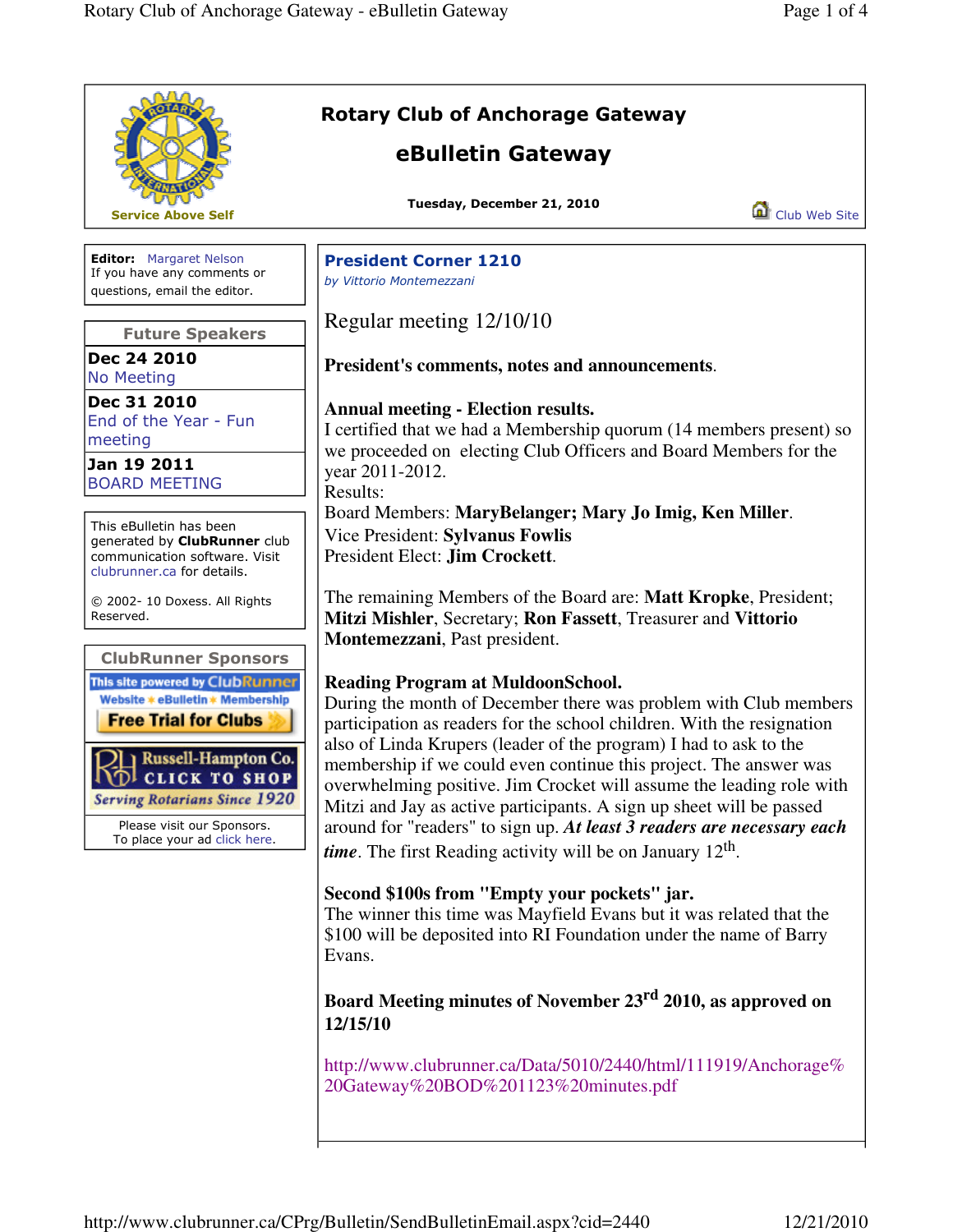#### Members Happy Moments 1210 by Vittorio Montemezzani

## **MEMBERS ANNOUNCEMENTS AND HAPPY MOMENTS** .

Ron used his "No Fine" button to announce the fun program going on at the Northway Mall. The Breakfast with Santa. An early event at the Mall.

Jay announced that he acquired a new cousin from the prolific Owen Carey family. Another healthy new born. However Maver said that she is not going to "keep up with the Jones".

Mitzi was happy about her birthday celebration at the Captain Cook.

Dru was happily ready to go to Louisiana to scope out her new house.

Syl was ecstatic as a "free" bird for the reason above and he wished a happy Journey to Dru.

Jacquee was proud and happy to announce that all the Organizations she belongs to have more than generously donate goods and services to those in need, particularly during this Holidays season.

# *CONGRATULATIONS TO DRU FOR HER THIRD ROTARY ANNIVERSARY!*

# **BEST WISHES TO OUR MEMBERS** :

# Birthday & Anniversary Report

Date Range : December 17 to Date Karlge : December 17 to<br>December 30 Sort By: Member Name | Date

#### Birthdays

Member Name Birthday No member(s) have birthdays within this range.

#### **Anniversaries**

No member(s) have anniversaries within this range.

Member Name Anniversary / Spouse Name

## Club Anniversaries

Member Name **Induction Date / Number of Years** (Effective the day of induction this year) Hamilton, Drunell December 17 2007 (3 years)

# Rotary International Corner

by Vittorio Montemezzani

# **Guiding principles**

http://www.clubrunner.ca/CPrg/Bulletin/SendBulletinEmail.aspx?cid=2440 12/21/2010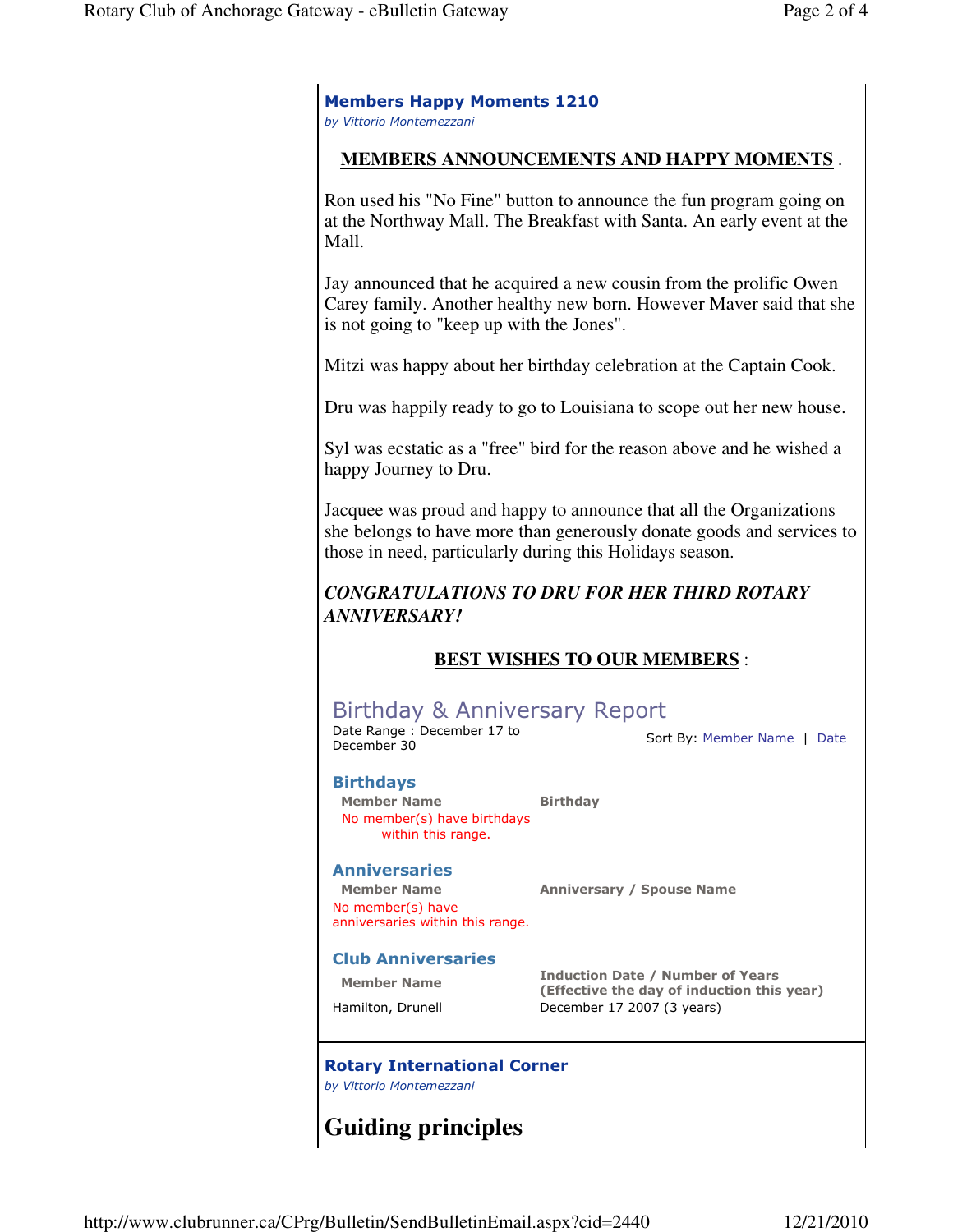## \_\_\_\_\_\_\_\_\_\_\_\_\_\_\_\_\_\_\_\_\_\_\_\_\_\_\_\_\_\_\_\_\_\_\_\_\_\_\_\_ **The Object of Rotary**

The Object of Rotary is to encourage and foster the ideal of service as a basis of worthy enterprise and, in particular, to encourage and foster:

 FIRST. The development of acquaintance as an opportunity for service;

 SECOND. High ethical standards in business and professions, the recognition of the worthiness of all useful occupations, and the dignifying of each Rotarian's occupation as an opportunity to serve society;

 THIRD. The application of the ideal of service in each Rotarian's personal, business, and community life;

 FOURTH. The advancement of international understanding, goodwill, and peace through a world fellowship of business and professional persons united in the ideal of service.

# **Avenues of Service**

Based on the Object of Rotary, the Avenues of Service are Rotary's philosophical cornerstone and the foundation on which club activity is based:

 Club Service focuses on strengthening fellowship and ensuring the effective functioning of the club.

 Vocational Service encourages Rotarians to serve others through their vocations and to practice high ethical standards.

 Community Service covers the projects and activities the club undertakes to improve life in its community.

 International Service encompasses actions taken to expand Rotary's humanitarian reach around the globe and to promote world understanding and peace.

 New Generations Service recognizes the positive change implemented by youth and young adults through leadership development activities, service projects, and exchange programs.

# **The Four-Way Test**

The test, which has been translated into more than 100 languages, asks the following questions:

Of the things we think, say or do

- 1. Is it the TRUTH?
- 2. Is it FAIR to all concerned?
- 3. Will it build GOODWILL and BETTER FRIENDSHIPS?
- 4. Will it be BENEFICIAL to all concerned?

# **Mission**

The mission of Rotary International is to provide service to others, promote integrity, and advance world understanding, goodwill, and peace through its fellowship of business, professional, and community leaders. See the RI Strategic Plan.

Diversity and Rotary

Rotary International recognizes the value of diversity within individual clubs. Rotary encourages clubs to assess those in their communities who are eligible for membership, under existing membership